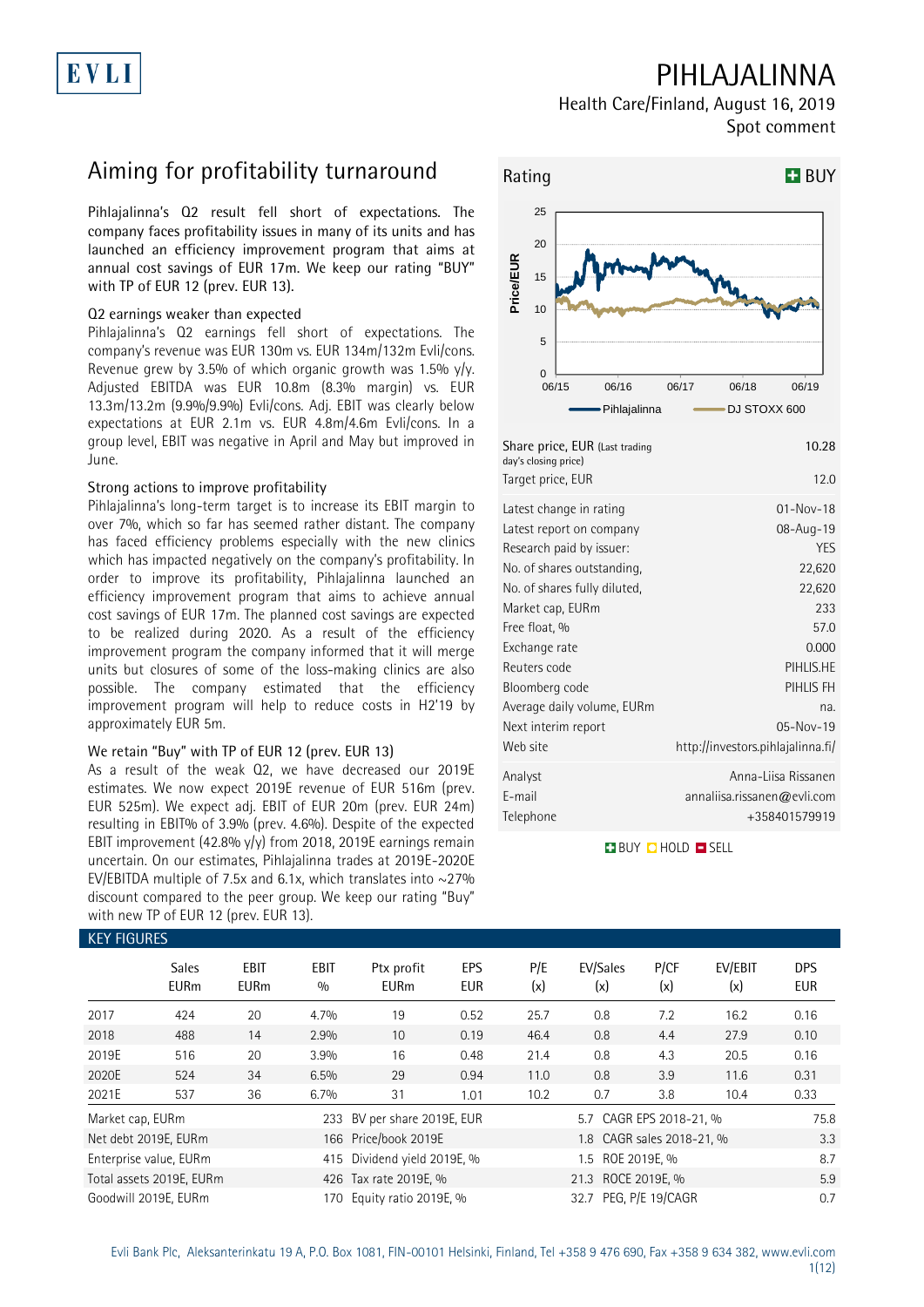## EVLI EQUITY RESEARCH PIHLAJALINNA Health Care/Finland, August 16, 2019 Spot comment

#### Q2 earnings weaker than expected

Pihlajalinna's Q2 earnings fell short of expectations. The company's revenue was EUR 130m vs. EUR 134m/132m Evli/cons. Revenue grew by 3.5% of which organic growth was 1.5% y/y. Adjusted EBITDA was EUR 10.8m (8.3% margin) vs. EUR 13.3m/13.2m (9.9%/9.9%) Evli/cons. EBITDA was negatively impacted by unequal resourcing of units and general salary increases. Adj. EBIT was clearly below expectations at EUR 2.1m vs. EUR 4.8m/4.6m Evli/cons. In a group level, EBIT was negative in April and May but improved in June. Profitability improved in the Forever fitness center chain and in public specialized care but decreased in outsourced primary care and social care services, private clinics, surgical operations and dental care services. Seasonality impacted the Q2 result as well.

### Strong actions to improve profitability

Pihlajalinna's long-term target is to increase its EBIT margin to over 7%, which so far has seemed rather distant. The company has faced efficiency problems especially with the new clinics which has impacted negatively on the company's profitability. The company indicated that it has several loss-making clinics. In order to improve its profitability, Pihlajalinna launched an efficiency improvement program that aims to achieve annual cost savings of EUR 17m. The planned cost savings are expected to be realized during 2020. As a result of the efficiency improvement program the company informed that it will merge units but closures of some of the loss-making clinics are also possible. The focus is on operational management. The company estimated that the efficiency improvement program will help to reduce costs in H2'19 by approximately EUR 5m. The program involves a non-recurring item of approximately EUR 8m, which will be allocated to Q3'19 as an adjustment item. Despite of the weak Q2 result the company reiterated its guidance for 2019E and expects revenue to increase from 2018 and EBIT clearly to improve from last year.

#### High activity in M&A and partnerships

Pihlajalinna has been active in M&A and partnerships in H1'19 but the company has also been able to grow organically. During Q2, the company released a letter of intent on cooperation with Pirkanmaa Hospital District. The partnership seeks to design new and innovative service models with a strong customer focus. The company has also agreed on pilot co-operation with Pohjola Vakuutus. During the review period, Pihlajalinna has further expanded its occupational healthcare network by acquiring Raisio's Aurinkoristeys occupational healthcare units and the Kouvola Työterveys occupational healthcare unit. Pihlajalinna also opened an occupational healthcare center to Rovaniemi in August. In H2'19, the company seeks to improve its services in its healthcare centers but also in mobile. Improved remote services should further support the company's efficiency. Pihlajalinna sees that the collapse of social and healthcare service reform has activated municipalities and the company has indicated that it has new possible contracts in the pipeline.

#### We retain "Buy" with TP of EUR 12 (prev. EUR 13)

As a result of the weak Q2, we have decreased our 2019E estimates. We now expect 2019E revenue of EUR 516m (prev. EUR 525m). We expect adj. EBIT of EUR 20m (prev. EUR 24m) resulting in EBIT% of 3.9% (prev. 4.6%). Despite of the expected EBIT improvement (42.8% y/y) from 2018, 2019E earnings remain uncertain. If the planned efficiency improvements succeed in 2020E we expect a turnaround in profitability and the company to move towards its EBIT% target of 7%. On our estimates, Pihlajalinna trades at 2019E-2020E EV/EBITDA multiple of 7.5x and 6.1x, which translates into  $\sim$ 27% discount compared to the peer group. We keep our rating "Buy" with new TP of EUR 12 (prev. EUR 13).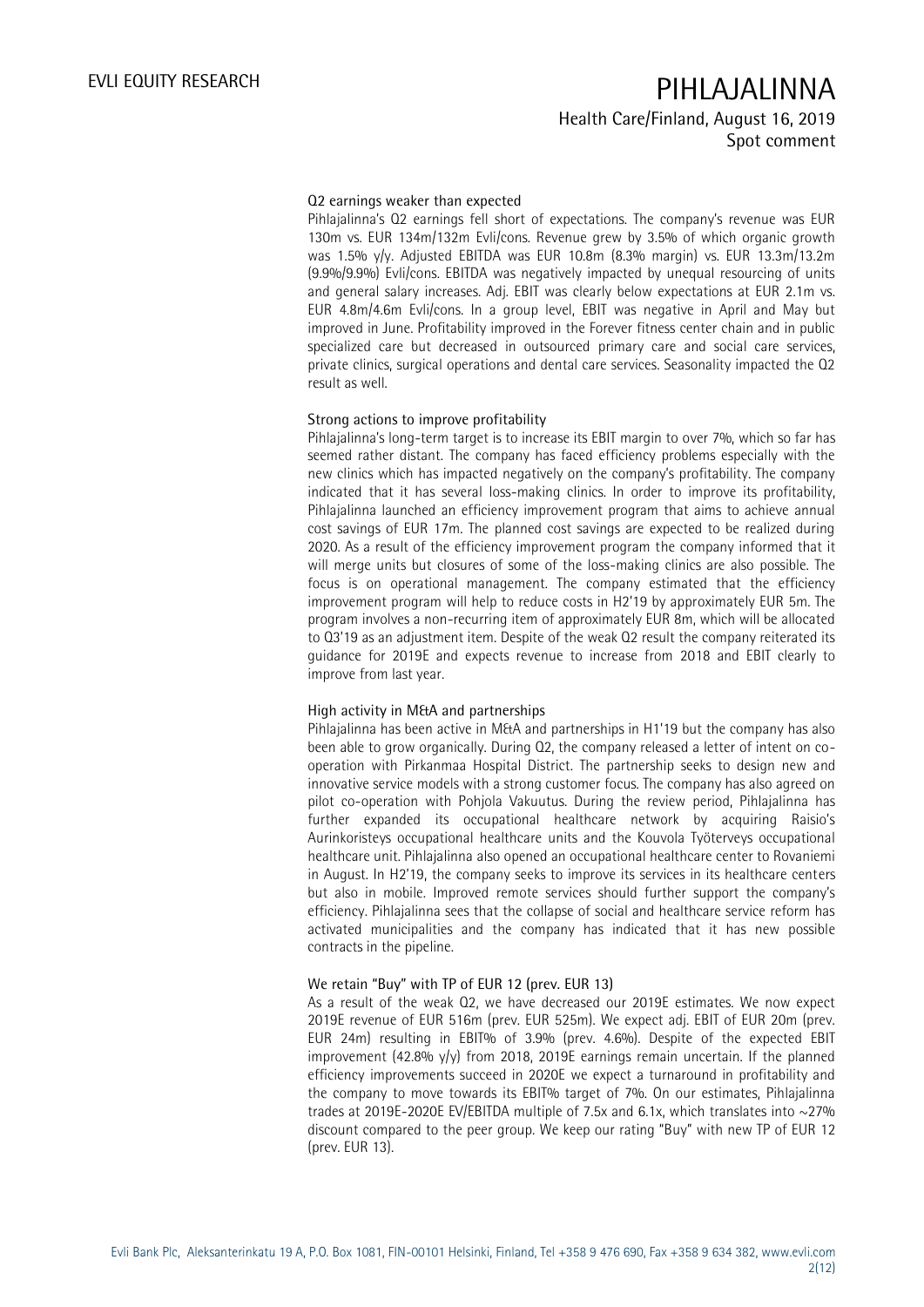Health Care/Finland, August 16, 2019 Spot comment

Estimates

| <b>Net sales</b>             | 2017                     | Q1'18 | 02'18 | Q3'18 | 04'18 | 2018E | Q1'19E | Q2'19E  | Q3'19E | Q4'19E | 2019E                               | 2020E |
|------------------------------|--------------------------|-------|-------|-------|-------|-------|--------|---------|--------|--------|-------------------------------------|-------|
| <b>Corporate Customers</b>   | 82,6                     | 26,2  | 25,3  | 22,8  | 29,4  | 103,7 | 31,6   | 30,3    | 26,5   | 31,8   | 120,2                               | 122,6 |
| of which insurance companies | 26,6                     | 6,6   | 6,6   | 5,3   | 6.7   | 25,2  | 7.1    | 6,7     | 6.7    | 6.7    | 27,1                                | 27,6  |
| of which other corporates    | 56,0                     | 19,6  | 18.7  | 17,5  | 22,7  | 78,5  | 24,5   | 23,6    | 19,9   | 25,2   | 93.1                                | 95,0  |
| <b>Private Customers</b>     | 67,9                     | 22,2  | 24,3  | 21,0  | 24.6  | 92,1  | 26.5   | 25,6    | 22,0   | 25,4   | 99,5                                | 99,5  |
| Public sector customers      | 330,5                    | 85,1  | 90,3  | 85,7  | 88,6  | 349,7 | 89,3   | 89,6    | 87,5   | 90,3   | 356,6                               | 363,8 |
| <b>Total</b>                 | 424,0                    | 119,3 | 125,3 | 116,3 | 126.9 | 487,8 | 132,5  | 129,7   | 122,4  | 131,5  | 516,1                               | 524,4 |
| Net sales growth             |                          |       |       |       |       |       |        |         |        |        |                                     |       |
| <b>Corporate Customers</b>   | $\qquad \qquad -$        | 17.0% | 21,1% | 25,3% | 39,3% | 25,5% | 20.6%  | 19,6%   | 16,2%  | 8,2%   | 15,9%                               | 2,0%  |
| <b>Private Customers</b>     | $\overline{\phantom{a}}$ | 16.8% | 35,0% | 54,4% | 42,2% | 35,6% | 19,4%  | 5.1%    | 4,9%   | 3,2%   | 8,0%                                | 0,0%  |
| Public sector customers      | $\overline{\phantom{a}}$ | 2,5%  | 9,9%  | 6,1%  | 4,9%  | 5,8%  | 4,9%   | $-0.8%$ | 2,1%   | 1,9%   | 2,0%                                | 2,0%  |
| <b>Total</b>                 | 6,2%                     | 8,5%  | 17,5% | 17,0% | 17,5% | 15,0% | 11,1%  | 3,5%    | 5,2%   | 3,6%   | 5,8%                                | 1,6%  |
| Adi. EBITDA (group)          | 34,0                     | 6,9   | 10,2  | 14,2  | 14,6  | 45,9  | 12,6   | 10,8    | 15,7   | 16,4   | 55,5                                | 65,0  |
| Adj. EBITDA-margin (group)   | 8,0%                     | 5,8%  | 8,1%  | 12,2% | 11,5% | 9,4%  | 9,5%   | 8,3%    | 12,8%  | 12,5%  | 10,8%                               | 12,4% |
|                              |                          |       |       |       |       |       |        |         |        |        | Source: Pihlajalinna, Evli Research |       |

Valuation

|                                              | Security        | <b>MCAP</b> |        | EV/EBITDA EV/EBITDA EV/EBITDA |        | EV/EBIT | EV/EBIT | EV/EBIT | P/E   | P/E    | P/E    |
|----------------------------------------------|-----------------|-------------|--------|-------------------------------|--------|---------|---------|---------|-------|--------|--------|
| PIHLAJALINNA PEER GROUP                      | identifier      | Local FX    | 19     | 20                            | 21     | 19      | 20      | 21      | 19    | 20     | 21     |
| Ambea AB                                     | AMBEA-SE        | 5906        | 11,9x  | 9,5x                          | 8,6x   | 19,5x   | 15,3x   | 13,0x   | 12,2x | 10,7x  | 9,1x   |
| Attendo AB                                   | ATT-SE          | 6358        | 10,9x  | 9.9x                          | 8,8x   | 32,3x   | 26,9x   | 21,8x   | 39,3x | 26,7x  | 18,0x  |
| <b>Cambian Group Plc</b>                     | CMBN-GB         |             |        |                               |        |         |         |         |       |        |        |
| Capio AB                                     | CAPIO-SE        |             |        |                               |        |         |         |         |       |        |        |
| <b>CareTech Holdings PLC</b>                 | CTH-GB          | 401         | 9.7x   | 8,5x                          | 7.6x   | 11,9x   | 10,1x   | 8.9x    | 10,4x | 8,7x   | 7,5x   |
| Fresenius SE & Co. KGaA                      | FRE-DE          | 23081       | 6.2x   | 5,7x                          | 5.2x   | 8.9x    | 8,1x    | 7,3x    | 12,6x | 11,7x  | 10,8x  |
| Georgia Healthcare Group Plc                 | GHG-GB          | 129         | 8.4x   | 7.0x                          | 5,8x   | 10,9x   | 8,8x    | 7.2x    | 21,3x | 14,8x  | 11,5x  |
| <b>GHP Specialty Care AB</b>                 | GHP-SE          | 929         | 6.9x   | 5,6x                          | 4.9x   | 16,0x   | 11,4x   | 9.7x    | 21,6x | 15,2x  | 14,9x  |
| Humana AB                                    | HUM-SE          | 2620        | 8,4x   | 7,3x                          | 6,7x   | 14,1x   | 12,0x   | 11,0x   | 10,3x | 9,0x   | 8,3x   |
| Korian SA                                    | KORI-FR         | 2869        | 11,9x  | 10.9x                         | 10,3x  | 18,0x   | 16,5x   | 15,3x   | 21,2x | 18,0x  | 15,6x  |
| <b>LNA Sante SA</b>                          | LNA-FR          | 443         | 11,9x  | 10.9x                         | 10,0x  | 13,9x   | 12,6x   | 11,6x   | 17,8x | 15,8x  | 13,8x  |
| <b>Mediclinic International Plc</b>          | MDC-GB          | 2236        | 7.6x   | 7,0x                          | 6,5x   | 11,7x   | 10,8x   | 9.7x    | 11,7x | 10,5x  | 9,2x   |
| Orpea SA                                     | ORP-FR          | 6890        | 18,1x  | 17,1x                         | 16,1x  | 25,5x   | 23,8x   | 22,2x   | 27,0x | 24.1x  | 21,7x  |
| <b>RHON-KLINIKUM AG</b>                      | RHK-DE          | 1493        | 12,4x  | 11,9x                         | 11,4x  | 31,2x   | 29,4x   | 27,2x   | 56,2x | 52,2x  | 38,5x  |
| <b>Spire Healthcare Group PLC</b>            | SPI-GB          | 396         | 6,5x   | 6,0x                          | 6.1x   | 14,1x   | 12,7x   | 12,6x   | 19,0x | 14.9x  | 11,2x  |
| Terveystalo Oy Class A                       | <b>TTALO-FI</b> | 1120        | 9,9x   | 9,0x                          | 8.2x   | 19,2x   | 16,8x   | 14,4x   | 20,4x | 17,5x  | 14,8x  |
| Peer Group Median                            |                 | 3987        | 9,8x   | 8,7x                          | 7,9x   | 15,1x   | 12.7x   | 12.1x   | 19,7x | 15.1x  | 12,7x  |
| Peer Group Average                           |                 | 1864        | 10,1x  | 9,0x                          | 8,3x   | 17.7x   | 15,4x   | 13,7x   | 21,5x | 17,8x  | 14,6x  |
| Pihlajalinna (Evli est.)                     |                 | 233         | 7.5x   | 6.1x                          | 5,6x   | 20,5x   | 11,6x   | 10,4x   | 21.4x | 11.0x  | 10,2x  |
| Pihlajalinna premium/discount to peer median |                 |             | $-24%$ | $-31%$                        | $-30%$ | 36 %    | $-8\%$  | $-14%$  | 9%    | $-27%$ | $-20%$ |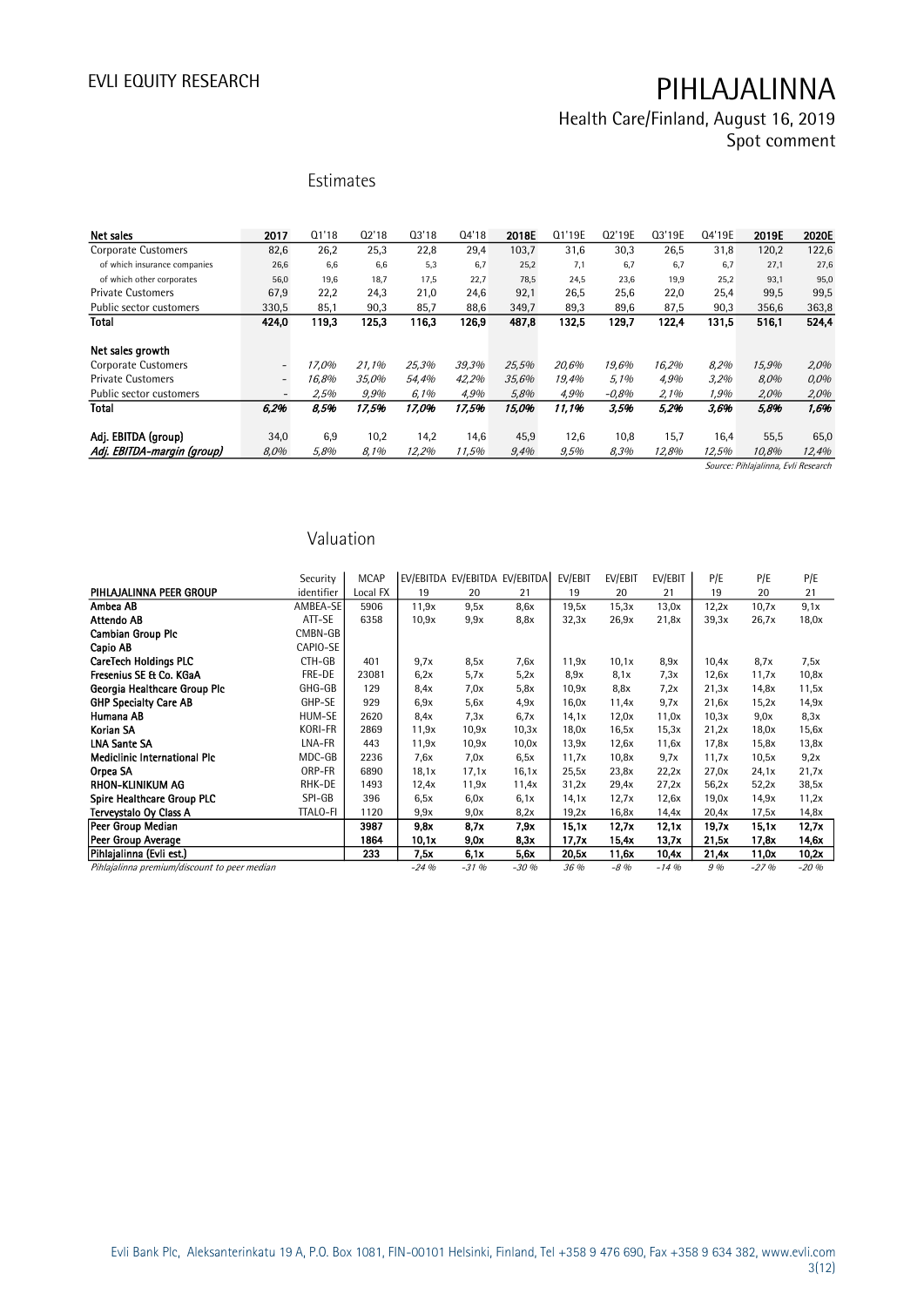## Health Care/Finland, August 16, 2019 Spot comment

| VALUATION RESULTS        | <b>BASE CASE DETAILS</b>   | <b>VALUATION ASSUMPTIONS</b> | ASSUMPTIONS FOR WACC           |      |
|--------------------------|----------------------------|------------------------------|--------------------------------|------|
| Current share price      | 10.28 PV of Free Cash Flow | 200 Long-term growth, %      | 2.0 Risk-free interest rate, % | 2.25 |
| DCF share value          | 12.97 PV of Horizon value  | 293 WACC, %                  | 7.0 Market risk premium, %     | 5.8  |
| Share price potential, % | 26.2 Unconsolidated equity | $-17$ Spread, %              | 0.5 Debt risk premium, %       | 2.8  |
| Maximum value            | 15.2 Marketable securities | 36 Minimum WACC, %           | 6.5 Equity beta coefficient    | 0.80 |
| Minimum value            | 11.1 Debt - dividend       | -219 Maximum WACC, %         | 7.5 Target debt ratio, %       | 20   |
| Horizon value, %         | 59.4 Value of stock        | 293 Nr of shares, Mn         | 22.6 Effective tax rate, %     | 25   |

| DCF valuation, EURm         | 2018   | 2019E          | 2020E        | 2021E  | 2022E    | 2023E    | 2024E        | 2025E       | 2026E    | 2027E    | 2028E    | Horizon |
|-----------------------------|--------|----------------|--------------|--------|----------|----------|--------------|-------------|----------|----------|----------|---------|
| Net sales                   | 488    | 516            | 524          | 537    | 554      | 570      | 587          | 605         | 623      | 642      | 655      | 668     |
| Sales growth, %             | 15.0   | 5.8            | 1.6          | 2.5    | 3.0      | 3.0      | 3.0          | 3.0         | 3.0      | 3.0      | 2.0      | 2.0     |
| Operating income (EBIT)     | 14     | 20             | 34           | 36     | 38       | 31       | 32           | 33          | 34       | 32       | 33       | 33      |
| EBIT margin, %              | 2.9    | 3.9            | 6.5          | 6.7    | 6.9      | 5.5      | 5.5          | 5.5         | 5.5      | 5.0      | 5.0      | 5.0     |
| + Depreciation+amort.       | 32     | 35             | 31           | 31     | 31       | 31       | 30           | 31          | 31       | 30       | 30       |         |
| - Income taxes              | $-5$   | $-4$           | $-7$         | $-7$   | -8       | $-6$     | $-6$         | $-7$        | $-7$     | $-6$     | $-7$     |         |
| - Change in NWC             | 3      | $\overline{2}$ |              |        |          |          |              |             |          |          |          |         |
| NWC / Sales, %              | $-8.0$ | $-8.0$         | -8.0         | $-8.0$ | $-8.0$   | $-8.0$   | $-8.0$       | $-8.0$      | $-8.0$   | $-8.0$   | $-8.0$   |         |
| + Change in other liabs     | $-1$   | 0              | $\mathbf 0$  | 0      | $\Omega$ | $\Omega$ | $\mathbf{0}$ | $\mathbf 0$ | $\Omega$ | $\Omega$ | $\Omega$ |         |
| - Capital Expenditure       | $-202$ | $-31$          | $-30$        | $-30$  | $-30$    | $-30$    | $-32$        | $-32$       | $-32$    | $-32$    | $-30$    | $-31$   |
| Investments / Sales, %      | 41.3   | 6.1            | 5.7          | 5.6    | 5.4      | 5.3      | 5.4          | 5.3         | 5.1      | 5.0      | 4.6      | 4.6     |
| - Other items               | $-1$   | $\mathbf{0}$   | $\mathbf{0}$ | 0      | $\Omega$ | $\Omega$ | $\mathbf 0$  | $\Omega$    | $\Omega$ | $\Omega$ | 0        |         |
| $=$ Unlevered Free CF (FCF) | $-159$ | 22             | 29           | 31     | 33       | 27       | 26           | 27          | 28       | 25       | 27       | 554     |
| $=$ Discounted FCF (DFCF)   |        | 22             | 26           | 26     | 26       | 20       | 18           | 17          | 17       | 14       | 14       | 293     |
|                             |        |                |              |        |          |          |              |             |          |          |          |         |
| $=$ DFCF min WACC           |        | 22             | 26           | 26     | 26       | 20       | 18           | 18          | 17       | 15       | 15       | 340     |
| $=$ DFCF max WACC           |        | 21             | 26           | 26     | 25       | 20       | 17           | 17          | 16       | 14       | 14       | 255     |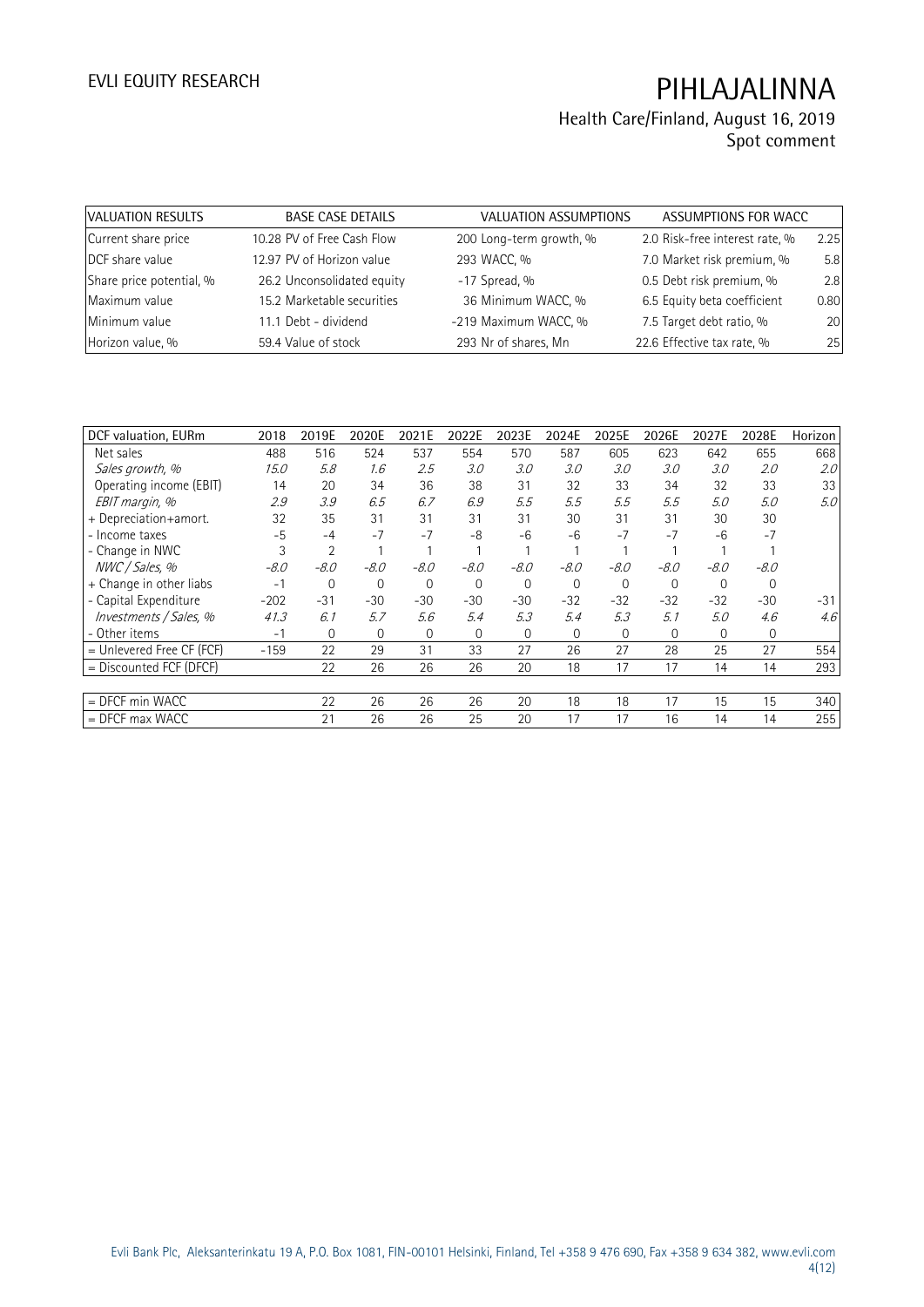# Health Care/Finland, August 16, 2019

Spot comment

| <b>INTERIM FIGURES</b>               |                     |                |                |                 |                |                |                |                |                |       |       |         |
|--------------------------------------|---------------------|----------------|----------------|-----------------|----------------|----------------|----------------|----------------|----------------|-------|-------|---------|
| EVLI ESTIMATES, EURm                 | 201801              | 201802         | 201803         | 201804          | 2018           | 201901         | 201902         | 2019Q3E        | 2019Q4E        | 2019E | 2020E | 2021E   |
| Net sales                            | 119                 | 125            | 116            | 127             | 488            | 133            | 130            | 122            | 131            | 516   | 524   | 537     |
| EBITDA                               | $\overline{7}$      | 10             | 14             | 15              | 46             | 13             | 11             | 16             | 16             | 55    | 65    | 67      |
| EBITDA margin (%)                    | 5.6                 | 8.1            | 12.1           | 11.6            | 9.3            | 9.4            | 8.3            | 12.8           | 12.5           | 10.7  | 12.4  | 12.4    |
| EBIT                                 | $\mathbf{0}$        | $\overline{2}$ | 6              | $\overline{7}$  | 14             | $\overline{4}$ | $\overline{2}$ | 7              | 8              | 20    | 34    | 36      |
| EBIT margin (%)                      | $-0.3$              | 1.5            | 5.1            | 5.1             | 2.9            | 2.9            | 1.6            | 5.5            | 5.7            | 3.9   | 6.5   | 6.7     |
| Net financial items                  | $-1$                | $-1$           | $-1$           | $-1$            | $-4$           | $-1$           | $-1$           | $-1$           | $-1$           | $-4$  | $-5$  | $-5$    |
| Pre-tax profit                       | $-1$                | $\mathbf{1}$   | 5              | 5               | 10             | 3              | $\mathbf{1}$   | 6              | $\overline{7}$ | 16    | 29    | 31      |
| Tax                                  | $\mathbf{0}$        | $\overline{0}$ | $-1$           | $-1$            | $-3$           | $-1$           | $\Omega$       | $-1$           | $-1$           | $-3$  | $-6$  | $-6$    |
| Tax rate (%)                         | 0.0                 | 27.3           | 22.0           | 24.1            | 26.5           | 24.1           | 28.6           | 20.0           | 20.0           | 21.3  | 20.0  | 20.0    |
| Net profit                           | $-2$                | $\mathbf{1}$   | $\overline{2}$ | 3               | $\overline{4}$ | $\overline{2}$ | $\mathbf 0$    | $\overline{4}$ | 5              | 11    | 21    | 23      |
| EPS                                  | $-0.08$             | 0.04           | 0.10           | 0.13            | 0.19           | 0.08           | $-0.01$        | 0.19           | 0.22           | 0.48  | 0.94  | 1.01    |
| EPS adjusted (diluted no. of shares) | $-0.08$             | 0.04           | 0.10           | 0.13            | 0.19           | 0.08           | $-0.01$        | 0.19           | 0.22           | 0.48  | 0.94  | 1.01    |
| Dividend per share                   | 0.00                | 0.00           | 0.00           | 0.00            | 0.10           | 0.00           | 0.00           | 0.00           | 0.00           | 0.16  | 0.31  | 0.33    |
| SALES, EURm                          |                     |                |                |                 |                |                |                |                |                |       |       |         |
| Corporate Customers                  | 28                  | 24             | 25             | 29              | 106            | 32             | 30             | 27             | 32             | 120   | 123   | 126     |
| <b>Private Customers</b>             | 22                  | 24             | 21             | 25              | 92             | 27             | 26             | 22             | 25             | 99    | 99    | 102     |
| Public sector customers              | 84                  | 92             | 84             | 89              | 348            | 89             | 90             | 87             | 90             | 357   | 364   | 373     |
| Eliminations                         | $-14$               | $-15$          | $-13$          | $-16$           | $-58$          | $-15$          | $-16$          | $-14$          | $-16$          | $-60$ | $-61$ | $-63$   |
| Total                                | 119                 | 125            | 116            | 127             | 488            | 133            | 130            | 122            | 131            | 516   | 524   | 537     |
| SALES GROWTH, Y/Y %                  |                     |                |                |                 |                |                |                |                |                |       |       |         |
| Corporate Customers                  | 23.7                | 13.9           | 36.3           | 39.3            | 28.0           | 14.1           | 27.1           | 6.9            | 8.2            | 13.7  | 2.0   | 2.5     |
| <b>Private Customers</b>             | 16.8                | 35.0           | 53.7           | 42.2            | 35.5           | 19.4           | 5.1            | 5.4            | 3.2            | 8.1   | 0.0   | 2.5     |
| Public sector customers              | 0.6                 | 11.8           | 3.6            | 4.9             | 5.2            | 6.9            | $-2.5$         | 4.5            | 1.9            | 2.6   | 2.0   | 2.5     |
| Eliminations                         | $-1.4$              | 1.4            | $-0.8$         | 4.7             | 1.1            | 4.9            | 6.8            | 3.8            | 2.7            | 4.5   | 2.0   | 2.5     |
| Total                                | 8.4                 | 17.5           | 17.0           | 17.6            | 15.0           | 11.2           | 3.5            | 5.2            | 3.5            | 5.8   | 1.6   | 2.5     |
| EBIT, EURm                           |                     |                |                |                 |                |                |                |                |                |       |       |         |
| Group                                | $\mathsf{O}\xspace$ | $\overline{2}$ | $\,6$          | $7\overline{ }$ | 14             | $\overline{4}$ | $\overline{2}$ | $\overline{7}$ | 8              | 20    | 34    | 36      |
| Total                                | $\circ$             | $\overline{2}$ | 6              | $\overline{7}$  | 14             | $\overline{4}$ | $\overline{2}$ | $\overline{7}$ | 8              | 20    | 34    | 36      |
| EBIT margin, %                       |                     |                |                |                 |                |                |                |                |                |       |       |         |
| Total                                | $-0.3$              | 1.5            | 5.1            | 5.1             | 2.9            | 2.9            | 1.6            | 5.5            | 5.7            | 3.9   | 6.5   | $6.7\,$ |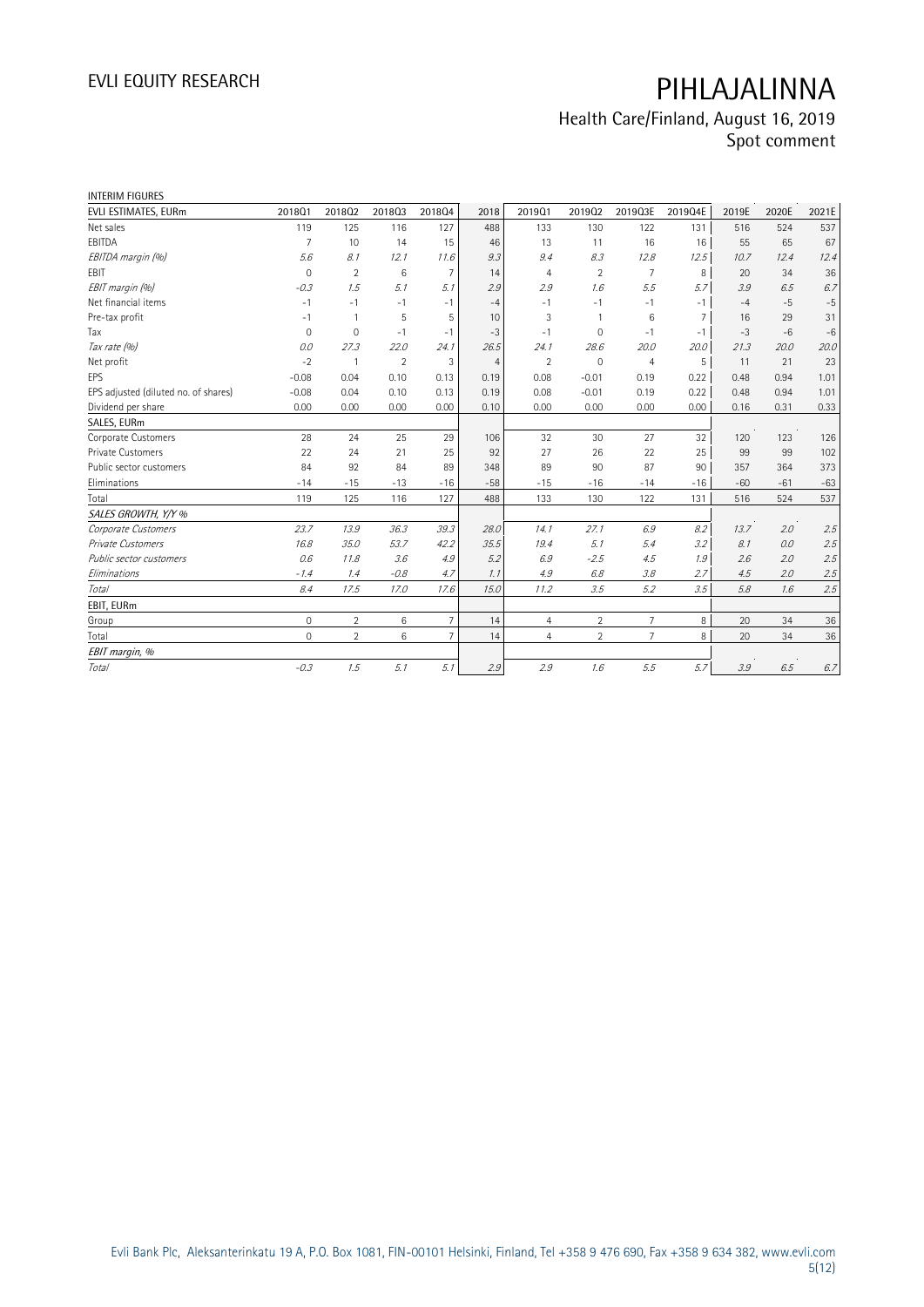# Health Care/Finland, August 16, 2019

Spot comment

| INCOME STATEMENT, EURm                   | 2014                                                                                                                                                                                                                                                                                                                                                                                                                                                      | 2015                | 2016                | 2017                | 2018           | 2019E               | 2020E            | 2021E                    |
|------------------------------------------|-----------------------------------------------------------------------------------------------------------------------------------------------------------------------------------------------------------------------------------------------------------------------------------------------------------------------------------------------------------------------------------------------------------------------------------------------------------|---------------------|---------------------|---------------------|----------------|---------------------|------------------|--------------------------|
| <b>Sales</b>                             | 149                                                                                                                                                                                                                                                                                                                                                                                                                                                       | 213                 | 399                 | 424                 | 488            | 516                 | 524              | 537                      |
| Sales growth (%)                         | 42.6                                                                                                                                                                                                                                                                                                                                                                                                                                                      | 43.3                | 87.0                | 6.2                 | 15.0           | 5.8                 | 1.6              | 2.5                      |
| Costs                                    | $-135$                                                                                                                                                                                                                                                                                                                                                                                                                                                    | $-201$              | $-370$              | $-390$              | $-442$         | $-461$              | $-459$           | $-471$                   |
| Reported EBITDA                          | 14                                                                                                                                                                                                                                                                                                                                                                                                                                                        | 13                  | 29                  | 34                  | 46             | 55                  | 65               | 67                       |
| Extraordinary items in EBITDA            | 0                                                                                                                                                                                                                                                                                                                                                                                                                                                         | $\mathbf 0$         | $\mathbf 0$         | $\mathsf{O}\xspace$ | $\mathbf 0$    | $\mathbb O$         | $\mathbb O$      | $\mathbf 0$              |
| EBITDA margin (%)                        | 9.3                                                                                                                                                                                                                                                                                                                                                                                                                                                       | 6.0                 | 7.4                 | 8.1                 | 9.3            | 10.7                | 12.4             | 12.4                     |
| Depreciation                             | -6                                                                                                                                                                                                                                                                                                                                                                                                                                                        | -8                  | $-13$               | $-14$               | $-32$          | $-35$               | $-31$            | $-31$                    |
| EBITA                                    | 8                                                                                                                                                                                                                                                                                                                                                                                                                                                         | 5                   | 17                  | 20                  | 14             | 20                  | 34               | 36                       |
| Goodwill amortization / writedown        | 0                                                                                                                                                                                                                                                                                                                                                                                                                                                         | $\mathbf 0$         | $\mathbb O$         | $\mathbf 0$         | $\mathbf 0$    | $\mathsf{O}\xspace$ | $\mathbf 0$      | $\mathbf 0$              |
| Reported EBIT                            | 8                                                                                                                                                                                                                                                                                                                                                                                                                                                         | 5                   | 17                  | 20                  | 14             | 20                  | 34               | 36                       |
| EBIT margin (%)                          | 5.4                                                                                                                                                                                                                                                                                                                                                                                                                                                       | 2.2                 | 4.2                 | 4.7                 | 2.9            | 3.9                 | 6.5              | 6.7                      |
| Net financials                           | $-3$                                                                                                                                                                                                                                                                                                                                                                                                                                                      | $-2$                | $-1$                | $-1$                | $-4$           | $-4$                | $-5$             | $-5$                     |
| Pre-tax profit                           | 5                                                                                                                                                                                                                                                                                                                                                                                                                                                         | $\sqrt{2}$          | 15                  | 19                  | 10             | 16                  | 29               | 31                       |
| Extraordinary items                      | $-2$                                                                                                                                                                                                                                                                                                                                                                                                                                                      | $-1$                | $-1$                | $-1$                | $-1$           | $\mathbb O$         | $\mathbf 0$      | $\mathbf 0$              |
| Taxes                                    | $-1$                                                                                                                                                                                                                                                                                                                                                                                                                                                      | $\mathbf 0$         | $-3$                | $-3$                | $-3$           | $-3$                | $-6$             | $-6$                     |
| Minority shares                          | 0                                                                                                                                                                                                                                                                                                                                                                                                                                                         | $-1$                | $-3$                | $-5$                | $-3$           | $-2$                | $-2$             | $-2$                     |
| Net profit                               | $\mathbf{1}$                                                                                                                                                                                                                                                                                                                                                                                                                                              | $\overline{1}$      | 8                   | 10                  | $\overline{4}$ | 11                  | 21               | 23                       |
| <b>BALANCE SHEET, EURm</b>               |                                                                                                                                                                                                                                                                                                                                                                                                                                                           |                     |                     |                     |                |                     |                  |                          |
| Assets                                   |                                                                                                                                                                                                                                                                                                                                                                                                                                                           |                     |                     |                     |                |                     |                  |                          |
| Fixed assets                             | 47                                                                                                                                                                                                                                                                                                                                                                                                                                                        | 69                  | 67                  | 83                  | 184            | 180                 | 179              | 178                      |
| % of sales                               | 31                                                                                                                                                                                                                                                                                                                                                                                                                                                        | 32                  | 17                  | 20                  | 38             | 35                  | 34               | 33                       |
| Goodwill                                 | 56                                                                                                                                                                                                                                                                                                                                                                                                                                                        | 76                  | 92                  | 104                 | 170            | 170                 | 170              | 170                      |
| % of sales                               | 38                                                                                                                                                                                                                                                                                                                                                                                                                                                        | 36                  | 23                  | 25                  | 35             | 33                  | 32               | 32                       |
| Inventory                                | $\mathbf{1}$                                                                                                                                                                                                                                                                                                                                                                                                                                              | $\sqrt{2}$          | $\sqrt{2}$          | $\sqrt{2}$          | $\sqrt{3}$     | 3                   | $\sqrt{3}$       | 3                        |
| % of sales                               | $\mathcal I$                                                                                                                                                                                                                                                                                                                                                                                                                                              | $\mathcal{I}$       | $\mathcal I$        | $\mathcal I$        | $\mathcal{I}$  | $\mathcal I$        | $\mathcal I$     | $\overline{\phantom{a}}$ |
| Receivables                              | 14                                                                                                                                                                                                                                                                                                                                                                                                                                                        | 20                  | 27                  | 25                  | 40             | 33                  | 33               | 34                       |
| % of sales                               | 10                                                                                                                                                                                                                                                                                                                                                                                                                                                        | $\mathcal G$        | $\boldsymbol{7}$    | 6                   | 8              | $\epsilon$          | 6                | 6                        |
| Liquid funds                             | 11                                                                                                                                                                                                                                                                                                                                                                                                                                                        | 15                  | 28                  | 37                  | 36             | 36                  | 37               | 38                       |
| % of sales                               | $\boldsymbol{7}$                                                                                                                                                                                                                                                                                                                                                                                                                                          | $\overline{z}$      | $\boldsymbol{7}$    | $\mathcal G$        | $\overline{z}$ | $\boldsymbol{7}$    | $\boldsymbol{7}$ | $\overline{z}$           |
| Total assets                             | 131                                                                                                                                                                                                                                                                                                                                                                                                                                                       | 185                 | 218                 | 254                 | 437            | 426                 | 426              | 427                      |
| Liabilities                              |                                                                                                                                                                                                                                                                                                                                                                                                                                                           |                     |                     |                     |                |                     |                  |                          |
| Equity                                   | 10                                                                                                                                                                                                                                                                                                                                                                                                                                                        | 93                  | 101                 | 106                 | 130            | 139                 | 157              | 173                      |
| % of sales                               | $\overline{z}$                                                                                                                                                                                                                                                                                                                                                                                                                                            | 44                  | 25                  | 25                  | 27             | 27                  | 30               | 32                       |
| Deferred taxes                           | 4                                                                                                                                                                                                                                                                                                                                                                                                                                                         | 5                   | $\,6$               | 6                   | 6              | 6                   | 6                | $6\phantom{1}6$          |
| % of sales                               | $\mathcal{I}% _{G}=\mathcal{I}_{G}=\mathcal{I}_{G}=\mathcal{I}_{G}=\mathcal{I}_{G}=\mathcal{I}_{G}=\mathcal{I}_{G}=\mathcal{I}_{G}=\mathcal{I}_{G}=\mathcal{I}_{G}=\mathcal{I}_{G}=\mathcal{I}_{G}=\mathcal{I}_{G}=\mathcal{I}_{G}=\mathcal{I}_{G}=\mathcal{I}_{G}=\mathcal{I}_{G}=\mathcal{I}_{G}=\mathcal{I}_{G}=\mathcal{I}_{G}=\mathcal{I}_{G}=\mathcal{I}_{G}=\mathcal{I}_{G}=\mathcal{I}_{G}=\mathcal{I}_{G}=\mathcal{I}_{G}=\mathcal{I}_{G}=\math$ | $\overline{2}$      | $\mathcal I$        | $\mathcal I$        | $\mathcal{I}$  | $\mathcal I$        | $\mathcal I$     | $\mathcal I$             |
| Interest bearing debt                    | 88                                                                                                                                                                                                                                                                                                                                                                                                                                                        | 42                  | 52                  | 77                  | 217            | 202                 | 183              | 166                      |
| % of sales                               | 59                                                                                                                                                                                                                                                                                                                                                                                                                                                        | 20                  | 13                  | 18                  | 45             | 39                  | 35               | 31                       |
| Non-interest bearing current liabilities | 27                                                                                                                                                                                                                                                                                                                                                                                                                                                        | 42                  | 55                  | 62                  | 80             | 75                  | 76               | 78                       |
| % of sales                               | 18                                                                                                                                                                                                                                                                                                                                                                                                                                                        | 20                  | 14                  | 15                  | 16             | 15                  | 15               | 15                       |
| Other interest free debt                 | $\mathbf{1}$                                                                                                                                                                                                                                                                                                                                                                                                                                              | $\sqrt{3}$          | 3                   | 3                   | $\sqrt{3}$     | 3                   | $\sqrt{3}$       | 3                        |
| % of sales                               | $\it 1$                                                                                                                                                                                                                                                                                                                                                                                                                                                   | $\mathcal{I}$       | $\mathcal{I}$       | $\cal I$            | $\mathcal I$   | $\mathcal I$        | $\mathcal{I}$    | $\mathcal{I}$            |
| Total liabilities                        | 131                                                                                                                                                                                                                                                                                                                                                                                                                                                       | 185                 | 217                 | 254                 | 437            | 426                 | 426              | 427                      |
| CASH FLOW, EURm                          |                                                                                                                                                                                                                                                                                                                                                                                                                                                           |                     |                     |                     |                |                     |                  |                          |
| + EBITDA                                 | 14                                                                                                                                                                                                                                                                                                                                                                                                                                                        | 13                  | 29                  | 34                  | 46             | 55                  | 65               | 67                       |
| - Net financial items                    | $-3$                                                                                                                                                                                                                                                                                                                                                                                                                                                      | $-2$                | $-1$                | $-1$                | $-4$           | $-4$                | $-5$             | $-5$                     |
| - Taxes                                  | -1                                                                                                                                                                                                                                                                                                                                                                                                                                                        | $\mathsf{O}\xspace$ | $^{\rm -2}$         | $-4$                | -4             | -3                  | -6               | -6                       |
| - Increase in Net Working Capital        | $\overline{4}$                                                                                                                                                                                                                                                                                                                                                                                                                                            | $9\,$               | $\overline{7}$      | 8                   | 3              | $\overline{2}$      | $\mathbf{1}$     | $\mathbf{1}$             |
| $+/-$ Other                              | $-2$                                                                                                                                                                                                                                                                                                                                                                                                                                                      | $-2$                | $-4$                | $-5$                | $-4$           | $-2$                | $-2$             | $-2$                     |
| = Cash flow from operations              | 11                                                                                                                                                                                                                                                                                                                                                                                                                                                        | 19                  | 30                  | 37                  | 42             | 50                  | 55               | 57                       |
| - Capex                                  | $-28$                                                                                                                                                                                                                                                                                                                                                                                                                                                     | $-48$               | $-27$               | $-41$               | $-122$         | $-31$               | $-30$            | $-30$                    |
| - Acquisitions                           | $\mathsf{O}\xspace$                                                                                                                                                                                                                                                                                                                                                                                                                                       | $\mathbb O$         | $\mathsf{O}\xspace$ | $\mathsf{O}\xspace$ | $-79$          | $\mathsf{O}\xspace$ | $\mathbb O$      | $\mathsf{O}\xspace$      |
| + Divestments                            | 0                                                                                                                                                                                                                                                                                                                                                                                                                                                         | $\mathbb O$         | $\mathbb O$         | $\mathsf{O}\xspace$ | $\mathbb O$    | $\mathsf{O}\xspace$ | $\boldsymbol{0}$ | $\mathbf 0$              |
| = Net cash flow                          | $-17$                                                                                                                                                                                                                                                                                                                                                                                                                                                     | $-29$               | 3                   | $-4$                | $-160$         | 19                  | 25               | 27                       |
| +/- Change in interest-bearing debt      | 46                                                                                                                                                                                                                                                                                                                                                                                                                                                        | $-46$               | 10                  | 25                  | 141            | $-15$               | $-19$            | $-17$                    |
| +/- New issues/buybacks                  | $-29$                                                                                                                                                                                                                                                                                                                                                                                                                                                     | 82                  | $-1$                | $-2$                | 24             | $\mathsf{O}\xspace$ | $\mathbf 0$      | $\mathbb O$              |
| - Paid dividend                          | 0                                                                                                                                                                                                                                                                                                                                                                                                                                                         | $\mathbf 0$         | $\mathbb O$         | $-3$                | $-3$           | $-2$                | $-4$             | $-7$                     |
| +/- Change in loan receivables           | 0                                                                                                                                                                                                                                                                                                                                                                                                                                                         | $\mathbf{1}$        | $\mathbf{1}$        | $\mathsf{O}\xspace$ | $-1$           | $\mathbb O$         | 0                | $\mathbb O$              |
| Change in cash                           | $\mathsf{O}\xspace$                                                                                                                                                                                                                                                                                                                                                                                                                                       | $\, 8$              | 13                  | 15                  | $\mathbf{1}$   | $\sqrt{2}$          | 3                | 3                        |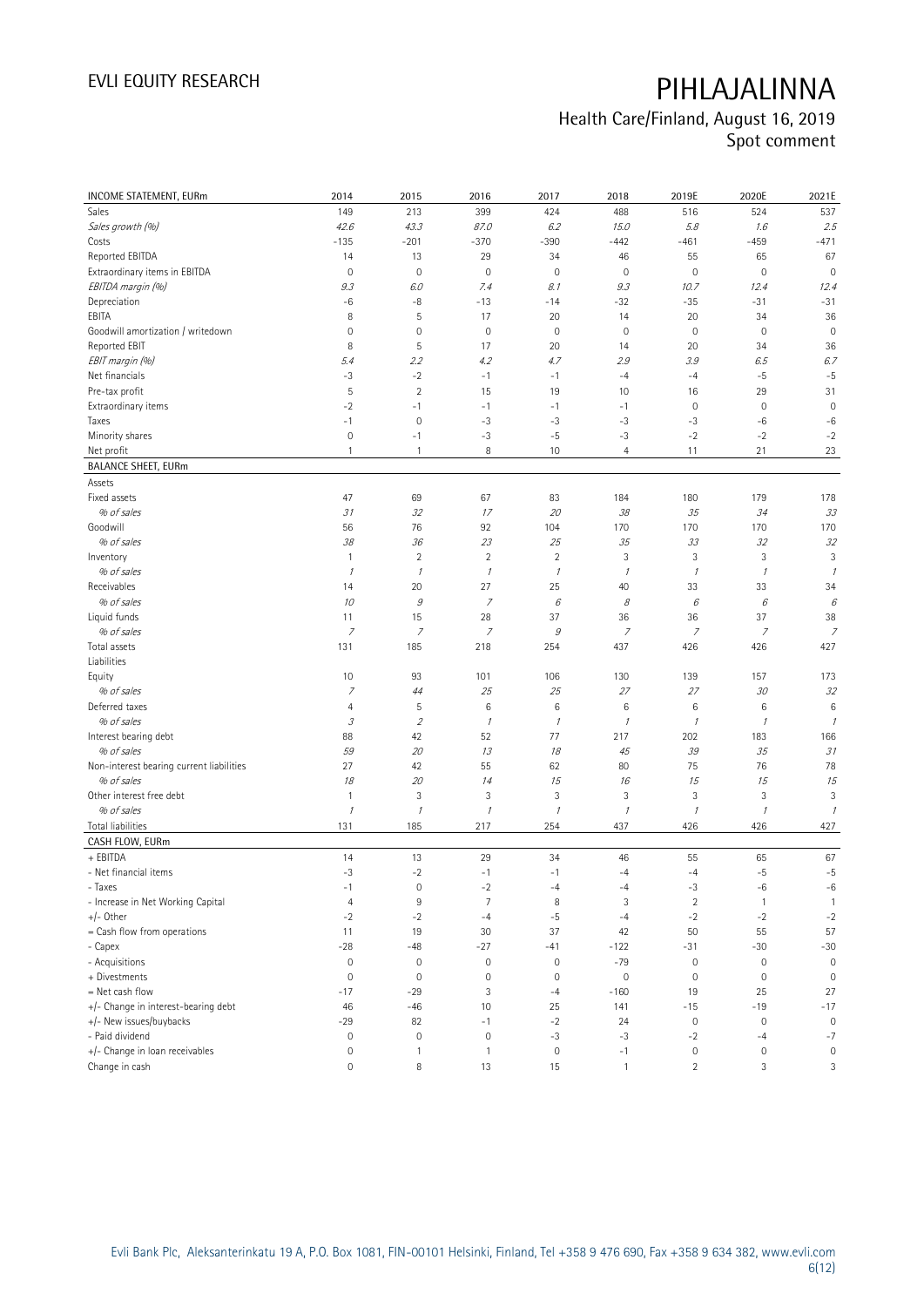## Health Care/Finland, August 16, 2019 Spot comment

| <b>KEY FIGURES</b>                  | 2015           | 2016    | 2017    | 2018           | 2019E   | 2020E   | 2021E   |
|-------------------------------------|----------------|---------|---------|----------------|---------|---------|---------|
| M-cap                               | 256            | 380     | 275     | 195            | 233     | 233     | 233     |
| Net debt                            | 27             | 25      | 40      | 181            | 166     | 146     | 129     |
| Enterprise value                    | 286            | 416     | 325     | 391            | 415     | 394     | 374     |
| Sales                               | 213            | 399     | 424     | 488            | 516     | 524     | 537     |
| EBITDA                              | 13             | 29      | 34      | 46             | 55      | 65      | 67      |
| EBIT                                | 5              | 17      | 20      | 14             | 20      | 34      | 36      |
| Pre-tax                             | $\overline{2}$ | 15      | 19      | 10             | 16      | 29      | 31      |
| Earnings                            | $\overline{2}$ | 10      | 11      | $\overline{4}$ | 11      | 21      | 23      |
| Book value                          | 92             | 98      | 100     | 121            | 130     | 147     | 163     |
| Valuation multiples                 |                |         |         |                |         |         |         |
| EV/sales                            | 1.3            | 1.0     | 0.8     | 0.8            | 0.8     | 0.8     | 0.7     |
| EV/EBITDA                           | 22.5           | 14.2    | 9.5     | 8.6            | 7.5     | 6.1     | 5.6     |
| EV/EBITA                            | 60.8           | 25.1    | 16.2    | 27.9           | 20.5    | 11.6    | 10.4    |
| EV/EBIT                             | 60.8           | 25.1    | 16.2    | 27.9           | 20.5    | 11.6    | 10.4    |
| EV/operating cash flow              | 13.4           | 12.3    | 8.5     | 8.9            | 7.8     | 6.7     | 6.2     |
| EV/cash earnings                    | 28.6           | 15.8    | 11.2    | 10.3           | 8.7     | 7.3     | 6.7     |
| P/E                                 | 170.5          | 39.1    | 25.7    | 46.4           | 21.4    | 11.0    | 10.2    |
| P/E excl. goodwill                  | 170.5          | 39.1    | 25.7    | 46.4           | 21.4    | 11.0    | 10.2    |
| P/B                                 | 2.8            | 3.9     | 2.7     | 1.6            | 1.8     | 1.6     | 1.4     |
| P/sales                             | 1.2            | 1.0     | 0.6     | 0.4            | 0.5     | 0.4     | 0.4     |
| P/CF                                | 12.0           | 11.2    | 7.2     | 4.4            | 4.3     | 3.9     | 3.8     |
| Target EV/EBIT                      | 0.0            | 0.0     | $0.0\,$ | O.O            | 22.1    | 12.6    | 11.4    |
| Target P/E                          | 0.0            | 0.0     | 0.0     | 0.0            | 25.0    | 12.8    | 11.9    |
| Target P/B                          | 0.0            | 0.0     | 0.0     | 0.0            | 2.1     | 1.8     | 1.7     |
| Per share measures                  |                |         |         |                |         |         |         |
| Number of shares                    | 20,613         | 20,613  | 20,613  | 22,620         | 22,620  | 22,620  | 22,620  |
| Number of shares (diluted)          | 20,613         | 20,613  | 20,613  | 22,620         | 22,620  | 22,620  | 22,620  |
| EPS                                 | 0.07           | 0.47    | 0.52    | 0.19           | 0.48    | 0.94    | 1.01    |
| EPS excl. goodwill                  | 0.07           | 0.47    | 0.52    | 0.19           | 0.48    | 0.94    | 1.01    |
| Cash EPS                            | 0.49           | 1.28    | 1.40    | 1.67           | 2.12    | 2.40    | 2.46    |
| Operating cash flow per share       | 1.03           | 1.64    | 1.86    | 1.94           | 2.36    | 2.60    | 2.69    |
| Capital employed per share          | 5.68           | 5.95    | 6.91    | 13.76          | 13.48   | 13.40   | 13.32   |
| Book value per share                | 4.47           | 4.74    | 4.87    | 5.36           | 5.74    | 6.52    | 7.22    |
| Book value excl. goodwill           | 0.78           | 0.26    | $-0.17$ | $-2.15$        | $-1.77$ | $-0.99$ | $-0.29$ |
| Dividend per share                  | 0.00           | 0.15    | 0.16    | 0.10           | 0.16    | 0.31    | 0.33    |
| Dividend payout ratio, %            | 0.0            | 31.9    | 30.8    | 53.9           | 33.0    | 33.0    | 33.0    |
| Dividend yield, %                   | 0.0            | 0.8     | 1.2     | 1.2            | 1.5     | 3.0     | 3.2     |
| Efficiency measures                 |                |         |         |                |         |         |         |
| ROE                                 | 3.0            | 10.2    | 10.8    | 3.8            | 8.7     | 15.3    | 14.7    |
| ROCE                                | 4.0            | 11.7    | 12.2    | 5.3            | 5.9     | 10.0    | 10.6    |
| Financial ratios                    |                |         |         |                |         |         |         |
| Capex/sales, %                      | 22.3           | 6.8     | 9.7     | 41.3           | 6.1     | 5.7     | 5.6     |
| Capex/depreciation excl. goodwill,% | 346.6          | 85.2    | 209.2   | 429.1          | 89.3    | 96.4    | 97.1    |
| Net debt/EBITDA, book-weighted      | 2.1            | 0.8     | 1.2     | 4.0            | 3.0     | 2.3     | 1.9     |
| Debt/equity, market-weighted        | 0.2            | 0.1     | 0.3     | 1.1            | 0.9     | 0.8     | 0.7     |
| Equity ratio, book-weighted         | 50.5           | 46.4    | 41.8    | 29.8           | 32.7    | 36.8    | 40.4    |
| Gearing                             | 0.28           | 0.24    | 0.37    | 1.39           | 1.19    | 0.93    | 0.75    |
| Number of employees, average        | 2,503          | 3,526   | 3,879   | 3,879          | 3,879   | 3,879   | 3,879   |
| Sales per employee, EUR             | 85,258         | 113,188 | 109,307 | 125,754        | 133,038 | 135,184 | 138,563 |
| EBIT per employee, EUR              | 1,878          | 4,708   | 5,182   | 3,609          | 5,220   | 8,743   | 9,284   |
|                                     |                |         |         |                |         |         |         |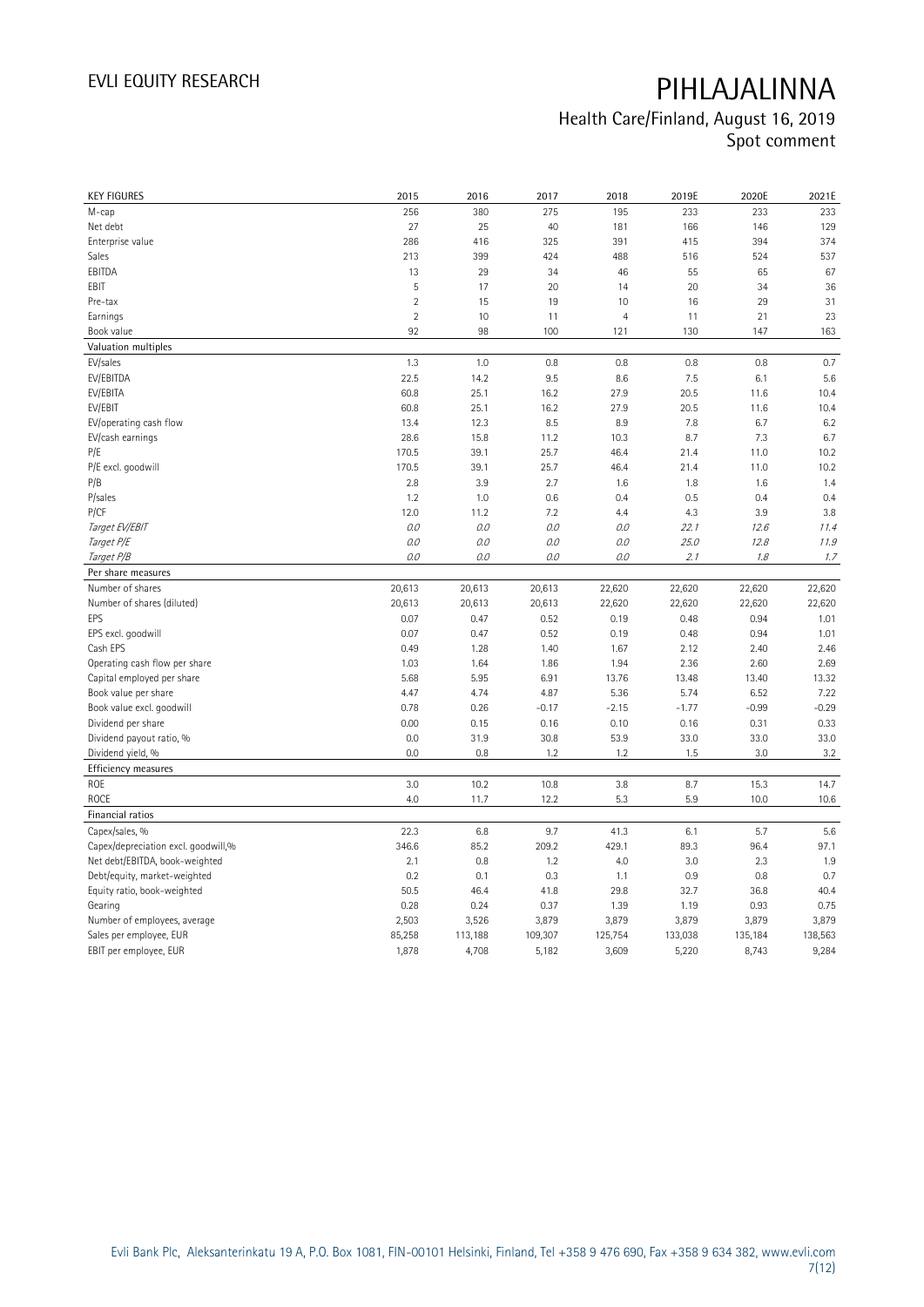Health Care/Finland, August 16, 2019 Spot comment

COMPANY DESCRIPTION:

INVESTMENT CASE:

| <b>OWNERSHIP STRUCTURE</b>                 | <b>SHARES</b> | <b>EURm</b> | 0/0   |
|--------------------------------------------|---------------|-------------|-------|
| Lähitapiola Keskinäinen Vakuutusyhtiö      | 3,481,641     | 35.791      | 15.4% |
| Mww Yhtiö Oy                               | 2,309,010     | 23.737      | 10.2% |
| Fennia Mutual Insurance Company            | 1,998,965     | 20.549      | 8.8%  |
| Tapiola Keskinäinen Henkivakuutusyhtiö     | 1,891,385     | 19.443      | 8.4%  |
| Elo Pension Company                        | 1,267,161     | 13.026      | 5.6%  |
| Niemistö Leena Katriina                    | 703,475       | 7.232       | 3.1%  |
| Fondita Nordic Micro Cap                   | 540,000       | 5.551       | 2.4%  |
| Ilmarinen Mutual Pension Insurance Company | 490,000       | 5.037       | 2.2%  |
| Fennia Life Insurance Company Ltd          | 270,179       | 2.777       | 1.2%  |
| Nordea Fennia Fund                         | 255,211       | 2.624       | 1.1%  |
| Ten largest                                | 13,207,027    | 135.768     | 58%   |
| Residual                                   | 9,413,108     | 96.767      | 42%   |
| Total                                      | 22,620,135    | 232.535     | 100%  |

EARNINGS CALENDAR November 05, 2019 Q3 report

OTHER EVENTS

COMPANY MISCELLANEOUS CEO: Joni Aaltonen Kehräsaari B, 33200 Tampere CFO: Tarja Rantala Tel: IR: Marko Savolainen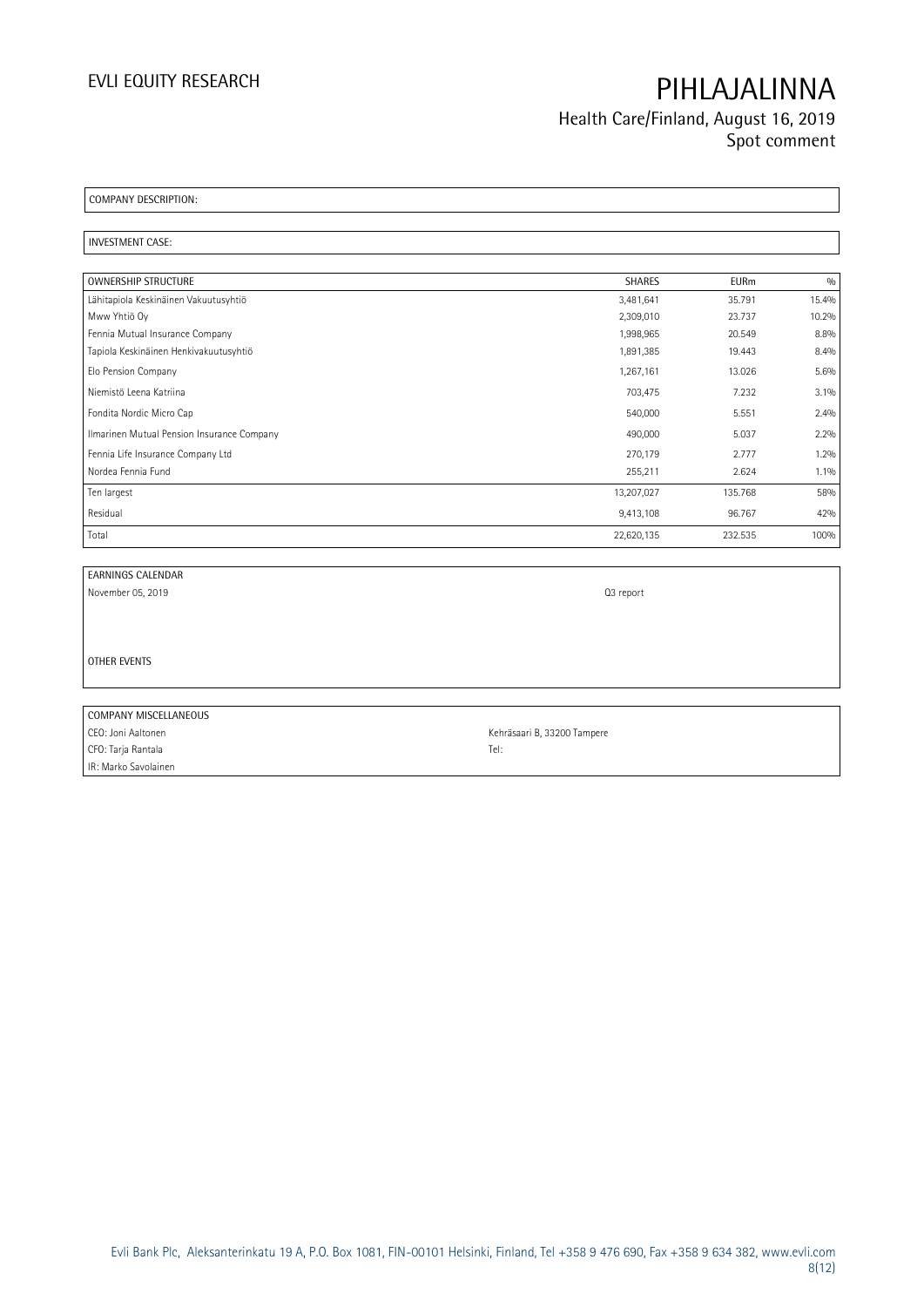## Health Care/Finland, August 16, 2019 Spot comment

DEFINITIONS

| P/E                                                                              | EPS                                                                  |
|----------------------------------------------------------------------------------|----------------------------------------------------------------------|
|                                                                                  |                                                                      |
| Price per share                                                                  | Profit before extraordinary items and taxes                          |
| Earnings per share                                                               | $-$ income taxes $+$ minority interest                               |
|                                                                                  | Number of shares                                                     |
| P/Sales                                                                          | <b>DPS</b>                                                           |
|                                                                                  | Dividend for the financial period per share                          |
| Market cap                                                                       |                                                                      |
| Sales                                                                            |                                                                      |
| P/BV                                                                             | <b>CEPS</b>                                                          |
| Price per share                                                                  | Gross cash flow from operations                                      |
| Shareholders' equity $+$ taxed provisions per share                              | Number of shares                                                     |
|                                                                                  |                                                                      |
| P/CF                                                                             | EV/Share                                                             |
| Price per share                                                                  | Enterprise value                                                     |
| Operating cash flow per share                                                    | Number of shares                                                     |
|                                                                                  |                                                                      |
| EV (Enterprise value)                                                            | Sales/Share                                                          |
| Market cap + net $debt$ + minority interest at market value                      | Sales                                                                |
| - share of associated companies at market value                                  | Number of shares                                                     |
|                                                                                  |                                                                      |
| Net debt                                                                         | EBITDA/Share                                                         |
| Interest bearing debt - financial assets                                         | Earnings before interest, tax, depreciation and amortisation         |
|                                                                                  | Number of shares                                                     |
|                                                                                  |                                                                      |
| EV/Sales<br>Enterprise value                                                     | EBIT/Share<br>Operating profit                                       |
|                                                                                  |                                                                      |
| Sales                                                                            | Number of shares                                                     |
| EV/EBITDA                                                                        | EAFI/Share                                                           |
| Enterprise value                                                                 | Pretax profit                                                        |
| Earnings before interest, tax, depreciation and amortisation                     | Number of shares                                                     |
|                                                                                  |                                                                      |
| EV/EBIT                                                                          | Capital employed/Share                                               |
| Enterprise value                                                                 | Total assets - non interest bearing debt                             |
| Operating profit                                                                 | Number of shares                                                     |
|                                                                                  |                                                                      |
| Div yield, %                                                                     | Total assets<br><b>Balance sheet total</b>                           |
| Dividend per share                                                               |                                                                      |
| Price per share                                                                  |                                                                      |
| Payout ratio, %                                                                  | Interest coverage (x)                                                |
| Total dividends                                                                  | Operating profit                                                     |
| Earnings before extraordinary items and taxes - income taxes + minority interest | Financial items                                                      |
|                                                                                  |                                                                      |
| Net cash/Share                                                                   | Asset turnover (x)                                                   |
| Financial assets - interest bearing debt                                         | Turnover                                                             |
| Number of shares                                                                 | Balance sheet total (average)                                        |
|                                                                                  |                                                                      |
| ROA, %                                                                           | Debt/Equity, %                                                       |
| Operating profit $+$ financial income $+$ extraordinary items                    | Interest bearing debt                                                |
| Balance sheet total - interest free short term debt                              | Shareholders' equity $+$ minority interest $+$ taxed provisions      |
| - long termadvances received and accounts payable (average)                      |                                                                      |
|                                                                                  |                                                                      |
| ROCE, %                                                                          | Equity ratio, %                                                      |
| Profit before extraordinary items + interest expenses + other financial costs    | Shareholders' equity $+$ minority interest $+$ taxed provisions      |
| Balance sheet total - non interest bearing debt (average)                        | Total assets - interest free loans                                   |
|                                                                                  |                                                                      |
| ROE, %<br>Profit before extraordinary items and taxes - income taxes             | CAGR, %<br>Cumulative annual growth rate $=$ Average growth per year |
| Shareholders' equity + minority interest + taxed provisions (average)            |                                                                      |
|                                                                                  |                                                                      |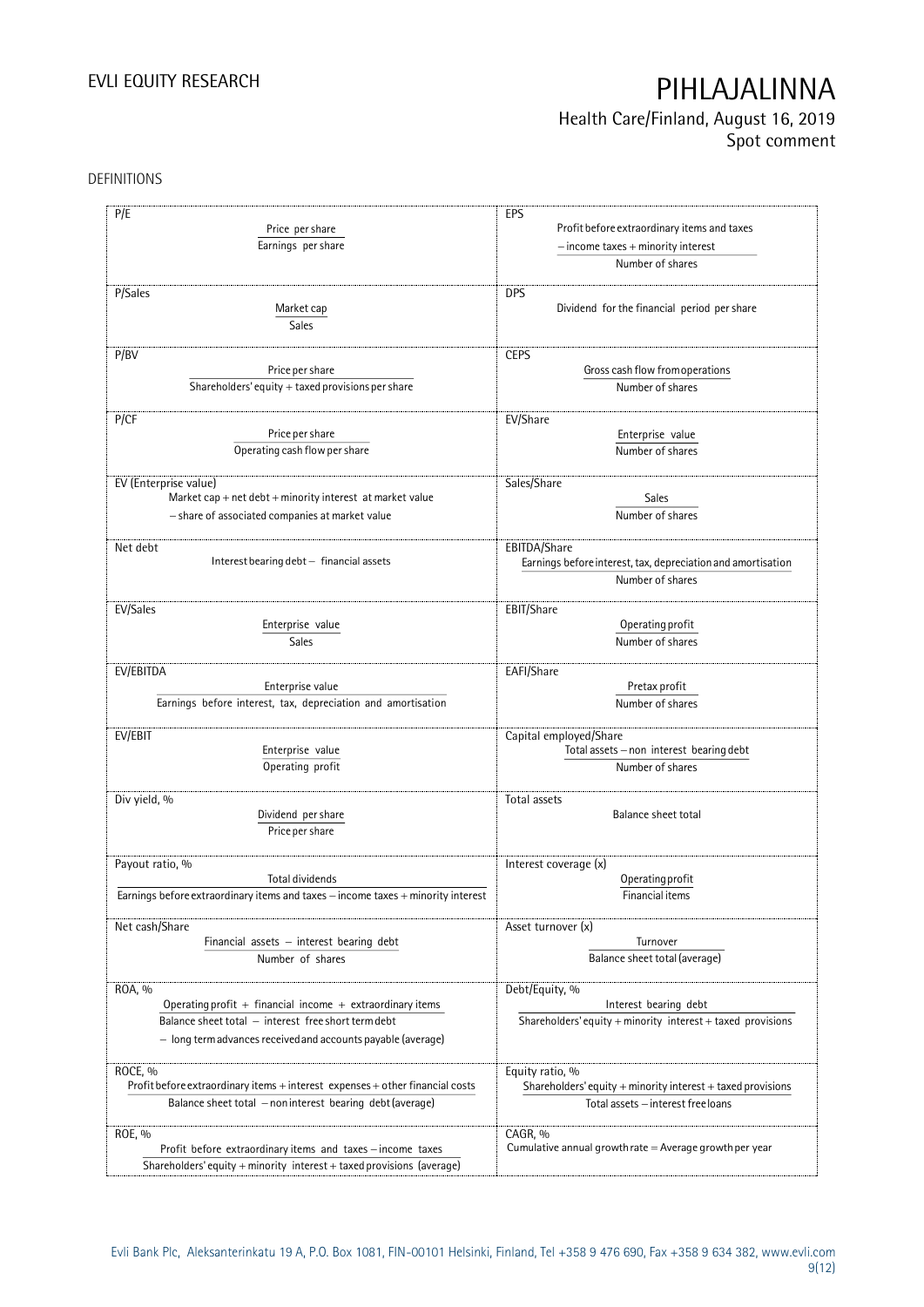### Health Care/Finland, August 16, 2019 Spot comment

#### Important Disclosures

Evli Research Partners Plc ("ERP") uses 12-month target prices. Target prices are defined by utilizing analytical techniques based on financial theory including (but not limited to) discounted cash flow analysis and comparative valuation. The selection of valuation methods depends on different circumstances. Target prices may be altered on the basis of new information coming to light in the underlying company or changes in interest rates, changes in foreign exchange rates, other securities prices or market indices or outlook for the aforementioned factors or other factors that may change the conditions of financial markets. Recommendations and changes by analysts are available at <https://research.evli.com/JasperAllModels.action?authParam=key;461&authParam=x;G3rNagWrtf7K&authType=3> Investment recommendations are defined as follows: Target price compared to share price Recommendation<br>  $\leq 10\%$  $\langle 5, 10, 10 \rangle$  SELL<br>  $\langle -10, 1, 10 \rangle$   $\langle 6, 10 \rangle$   $\langle 10, 10 \rangle$  $-10 - (+10) \%$  HOL<br>  $> 10 \%$  RIJY  $> 10\%$ ERP's investment recommendation of the analyzed company is updated at least 2 timer per year. 60% 53% 50% 39% 40% 30% 20% 8% 10%  $0%$ Sell Hold Buy

The graph above shows the distribution of ERP's recommendations of companies under coverage in 1st of February 2019. If recommendation is not given, it is not mentioned here.

### Name(s) of the analyst(s): Rissanen

This research report has been prepared by Evli Research Partners Plc ("ERP" or "Evli Research"). ERP is a subsidiary of Evli Bank Plc. Production of the investment recommendation has been concluded on [16.08.2019, 8:45]. This report has been published on [16.08.2019, 9:15].

None of the analysts contributing to this report, persons under their guardianship or corporations under their control have a position in the shares of the company or related securities.

The date and time for any price of financial instruments mentioned in the recommendation refer to the previous trading day's closing price(s) unless otherwise stated in the report.

Each analyst responsible for the content of this report assures that the expressed views accurately reflect the personal views of each analyst on the covered companies and securities. Each analyst assures that (s)he has not been, nor are or will be, receiving direct or indirect compensation related to the specific recommendations or views contained in this report.

Companies in the Evli Group, affiliates or staff of companies in the Evli Group, may perform services for, solicit business from, hold long or short positions in, or otherwise be interested in the investments (including derivatives) of any company mentioned in the publication or report.

Neither ERP nor any company within the Evli Group have managed or co-managed a public offering of the company's securities during the last 12 months prior to, received compensation for investment banking services from the company during the last 12 months prior to the publication of the research report.

ERP has signed an agreement with the issuer of the financial instruments mentioned in the recommendation, which includes production of research reports. This assignment has a limited economic and financial impact on ERP and/or Evli. Under the assignment ERP performs services including, but not limited to, arranging investor meetings or –events, investor relations communication advisory and production of research material.

ERP or another company within the Evli Group does not have an agreement with the company to perform market making or liquidity providing services. months prior to, received compensation for investment banking services from the company during the last 12 months prior to the publication of the.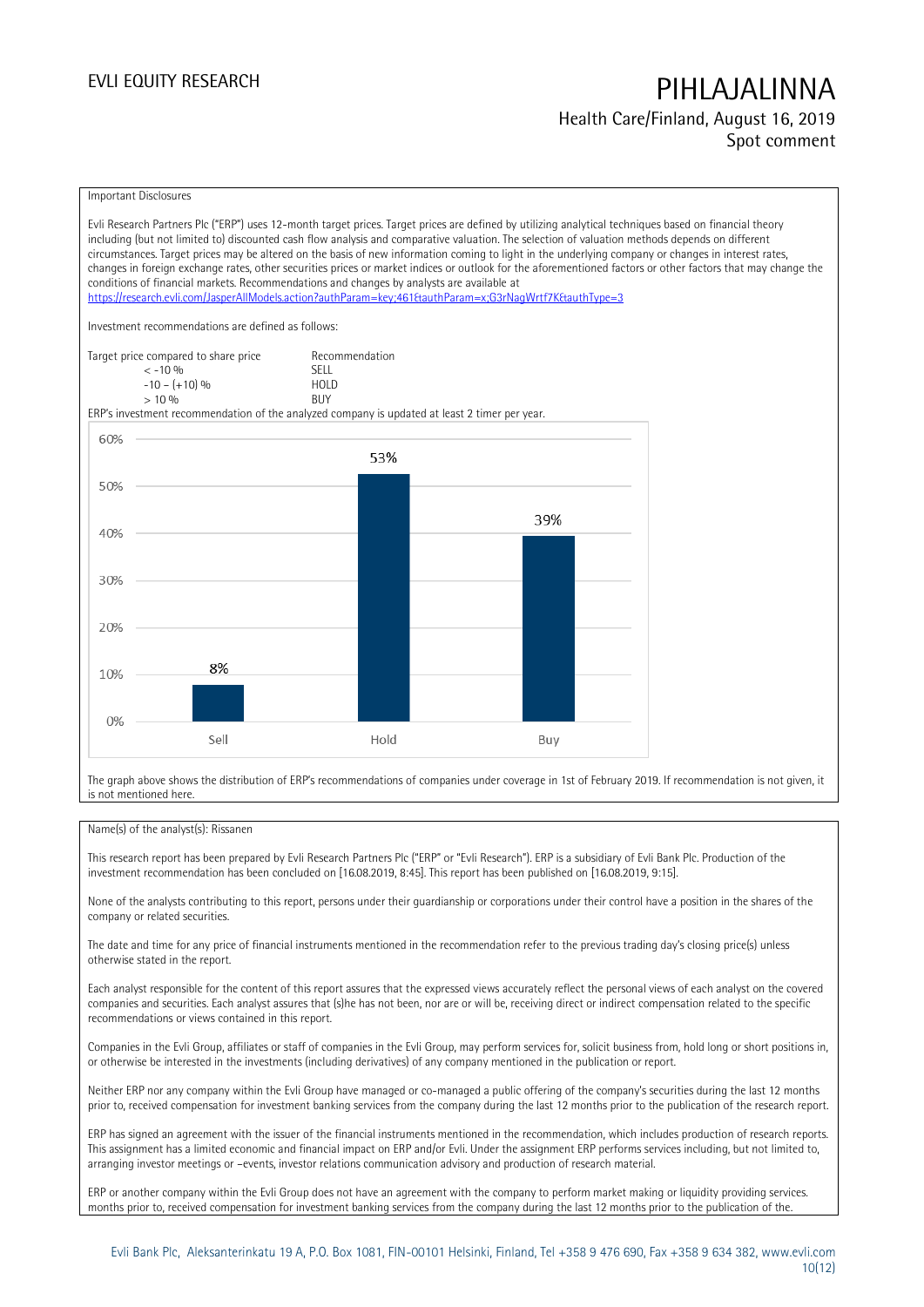## EVLI EQUITY RESEARCH PIHLAJALINNA Health Care/Finland, August 16, 2019 Spot comment

For the prevention and avoidance of conflicts of interests with respect to this report, there is an information barrier (Chinese wall) between Investment Research and Corporate Finance units concerning unpublished investment banking services to the company. The remuneration of the analyst(s) is not tied directly or indirectly to investment banking transactions or other services performed by Evli Bank Plc or any company within Evli Group.

This report has not been disclosed to the company prior to its dissemination.

This report is provided and intended for informational purposes only and may not be used or considered under any circumstances as an offer to sell or buy any securities or as advice to trade any securities.

This report is based on sources ERP considers to be correct and reliable. The sources include information providers Reuters and Bloomberg, stock-exchange releases from the companies and other company news, Statistics Finland and articles in newspapers and magazines. However, ERP does not guarantee the materialization, correctness, accuracy or completeness of the information, opinions, estimates or forecasts expressed or implied in the report. In addition, circumstantial changes may have an influence on opinions and estimates presented in this report. The opinions and estimates presented are valid at the moment of their publication and they can be changed without a separate announcement. Neither ERP nor any company within the Evli Group are responsible for amending, correcting or updating any information, opinions or estimates contained in this report. Neither ERP nor any company within the Evli Group will compensate any direct or consequential loss caused by or derived from the use of the information represented in this publication.

All information published in this report is for the original recipient's private and internal use only. ERP reserves all rights to the report. No part of this publication may be reproduced or transmitted in any form or by any means, electronic, mechanical, photocopying, recording or otherwise, or stored in any retrieval system of any nature, without the written permission of ERP.

This report or its copy may not be published or distributed in Australia, Canada, Hong Kong, Japan, New Zealand, Singapore or South Africa. The publication or distribution of this report in certain other jurisdictions may also be restricted by law. Persons into whose possession this report comes are required to inform themselves about and to observe any such restrictions.

Evli Bank Plc is not registered as a broker-dealer with the U. S. Securities and Exchange Commission ("SEC"), and it and its analysts are not subject to SEC rules on securities analysts' certification as to the currency of their views reflected in the research report. Evli Bank is not a member of the Financial Industry Regulatory Authority ("FINRA"). It and its securities analysts are not subject to FINRA's rules on Communications with the Public and Research Analysts and Research Reports and the attendant requirements for fairness, balance and disclosure of potential conflicts of interest. This research report is only being offered in U.S. by Auerbach Grayson & Company, LLC (Auerbach Grayson) to Major U.S. Institutional Investors and is not available to, and should not be used by, any U.S. person or entity that is not a Major U.S. Institutional Investor. Auerbach Grayson is a broker-dealer registered with the U.S. Securities and Exchange Commission and is a member of the FINRA. U.S. entities seeking more information about any of the issuers or securities discussed in this report should contact Auerbach Grayson. The securities of non-U.S. issuers may not be registered with or subject to SEC reporting and other requirements.

ERP is not a supervised entity but its parent company Evli Bank Plc is supervised by the Finnish Financial Supervision Authority.